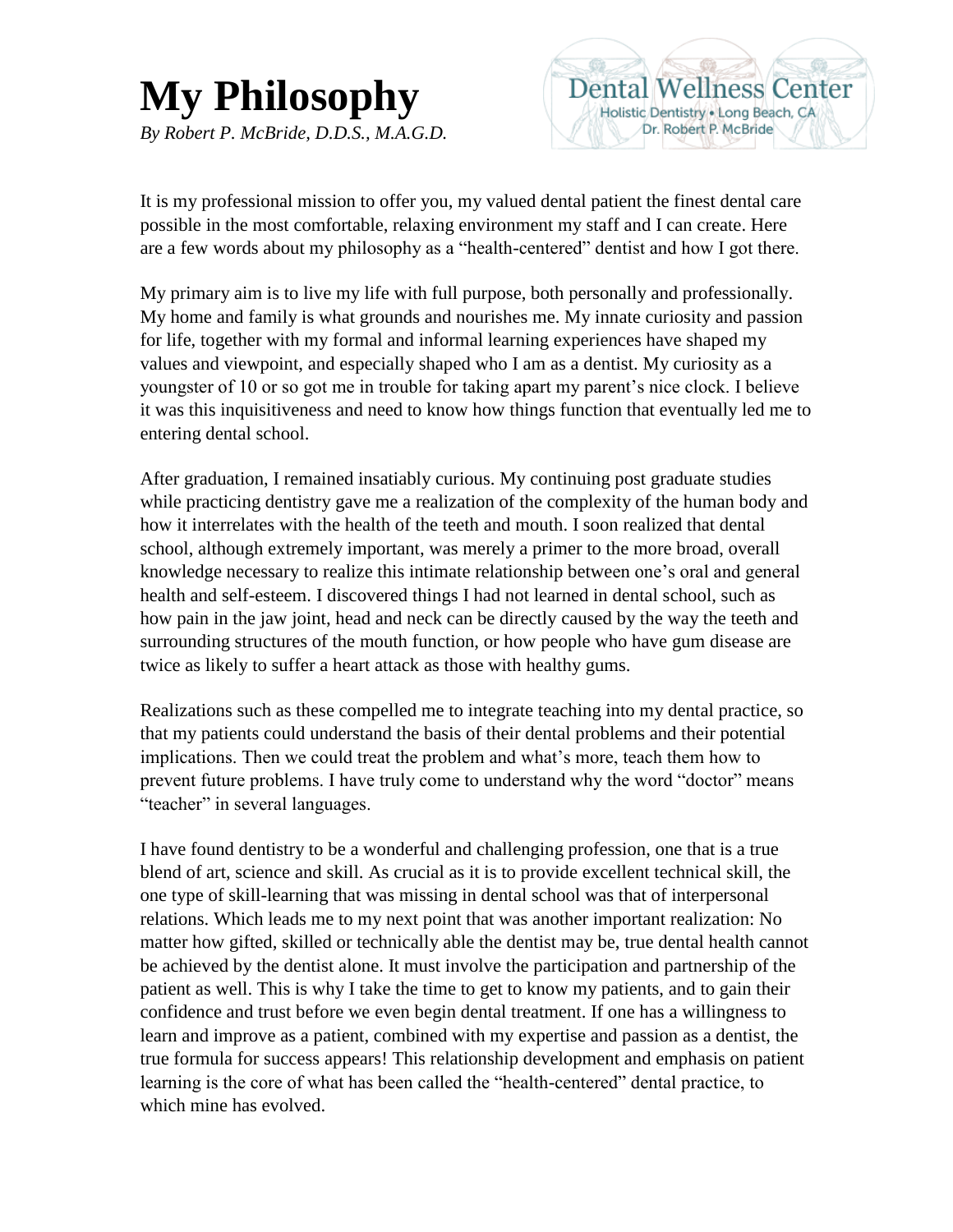A little insight into the dental profession: Most dentists typically are not the greatest of teachers. We were selected for dental school based mainly on our manual dexterity and analytical skills, not on our ability to interact with people. We were taught to diagnose dental problems and to "fix teeth." We were expected to perform procedures on patients who sit passively in dental chairs, not to involve them in learning, which is an interactive process. Consequently, most dental offices you see today are designed mainly for "doing" or "fixing" rather than for "teaching" and "learning." I have made a concerted effort, over time, to gear my practice towards offering learning experiences for my patients that can empower them to take a large portion of their dental health into their own hands.

This may sound simple enough, but there are obstacles that work against the dentist developing a health-centered approach to their practice. For instance, if you are a new dentist starting out today, you are saddled with major debt. It is not uncommon for the new dental school graduate to have an indebtedness of \$200,000, to which a return on invested capital including interest, as well as lost income while in school must be realized. Add to this the fact that, unlike a physician for example, who has hospital privileges, which includes staff, the dentist must set up and operate his/her own dental "hospital" with expensive equipment and quality staff. This financial burden puts pressure on the dentist to produce, rather than to take the time to further their studies and teach their patients. These realities are what tempt the dentist to feel the necessity to be concerned more with quantity than quality.

Another obstacle in the way of a health-centered approach is that of having been trained solely to repair mouths and as indicated, having no training in teaching. With this early mechanistic outlook, at first I stumbled in my efforts to teach patients who were used to only having things "done" to them. I found that I was rushing my patients into solutions to their dental problems that they had not yet owned. It was too one-sided, as they did not yet realize that the best chance for success depended upon our becoming partners as dentist and patient. It wasn't the patent's fault, as I too had a lot to learn. I persisted, as I noticed early on that those patients with whom I had developed good relationships experienced the best dental outcomes. Those with whom this type relationship did not exist continued to have dental problems. This realization compelled me to continue integrating teaching into my practice. This learning journey taught me a lot about myself. I discovered that to effectively create this partnership with my patients, I would have to change my way of thinking, which was based on my early dental school experiences. Since I discovered this need to involve my patients more in the process of treating their dental problems, I learned to value more the initial time with them during the first appointments to develop trust. In medicine this is known as a "therapeutic relationship." I know that without it, the process won't get off the ground.

However, as I mentioned before, to allot this time is another risk because insurance companies provide little or no paid benefits for education and diagnosis, that only further supports the mode of "fixing teeth" for many dentists. Most patients (probably including yourself if you can admit it) are used to paying to "have something done." To pay the dentist to take the time needed to develop a trusting relationship, and to work through a "co-learning" process, seems foreign to most patients, and I understand this. I understand that I am asking for a lot of mutual trust up-front when I suggest to you that it would be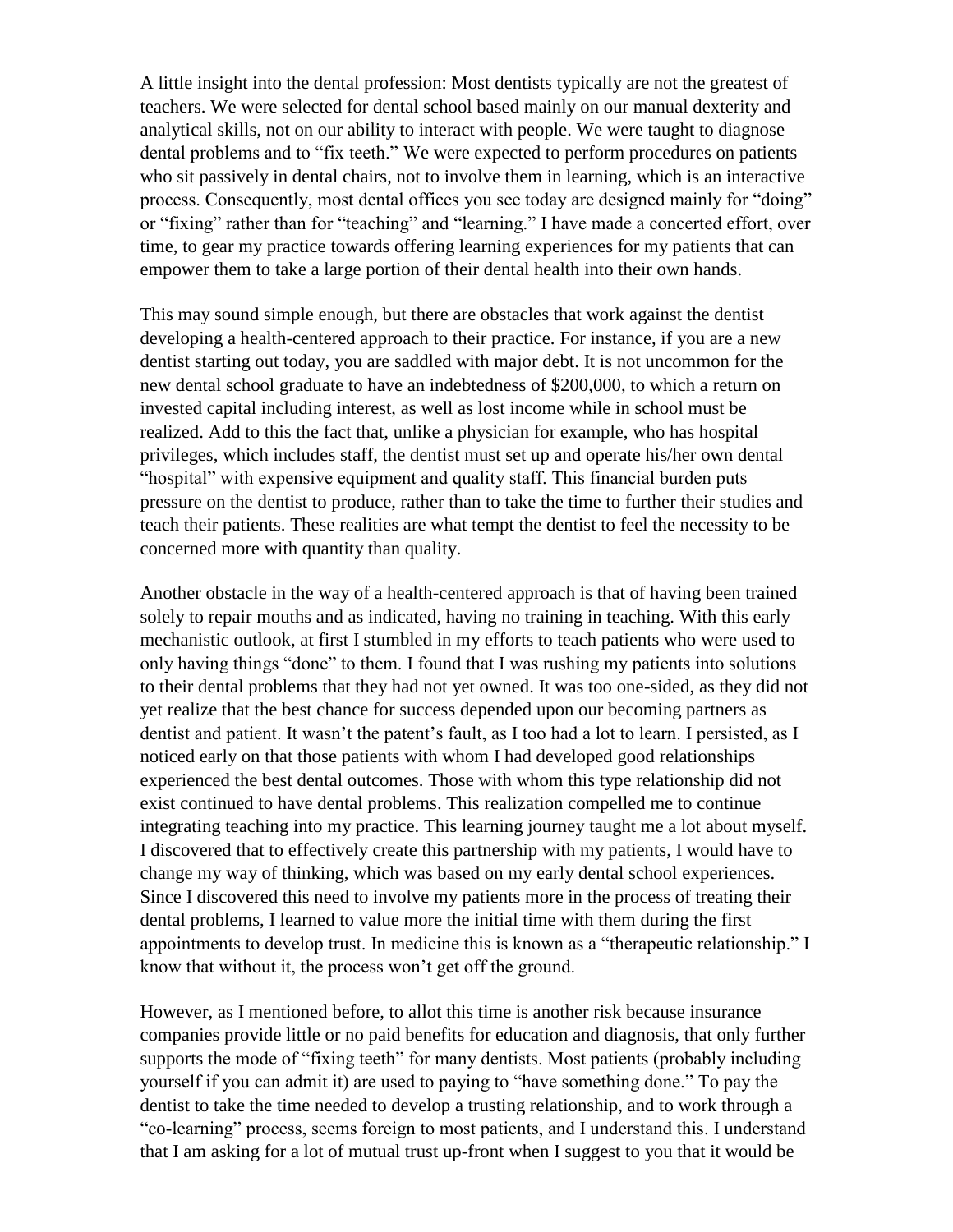in your best interests to take this time initially to learn. For example, if I would tell you that you would benefit from special self-care training that would allow you to have better dental and general health, or that your excessive teeth wear would require more extensive investigation, would you be willing to spend the time and monetary investment necessary to do this, even if your insurance company wouldn't cover it?

A little insight into the dental insurance industry: Insurance companies see patients essentially as "units of work" in a "factory," to be handled cost effectively as they move along through various dental treatments. They pay mostly for basic "repairs," not listening and learning procedures that involve prevention and the promotion of health. This emphasis on repair rather than a learning process only helps to support the public's already low value of taking the time to learn and diagnose by offering "fix it" benefits only. The whole language of dental insurance companies presents a view of dental health not so much as a service, but as "units of things being sold," such as fillings, crowns, partials, dentures, and cleanings. Their benefit schedules list one fee for each procedure, with no flexibility for the differing needs of each mouth, tooth or patient. I find that this way of thinking has permeated most of dentistry as well as being the expectation of many dental patients. The insurance industry is influencing dentistry in much the same way that it has the medical profession with denial of benefits, limitations on treatment, and fee schedules that necessitate increased patient visits with little time for the all-important feature of interaction

And so, it has come to a point where a dental practice is defined based upon how it chooses to deal with these realities. Let me offer you these definitions. We now see the development of three definite modes, or "tiers" within the dental profession, which exist based upon the viewpoint of the dentist and his/her basic values

Tier 1 – This is the dentist who is basically "putting out fires," seeing patients who just want to get out of pain through having teeth removed, or basic "patch and repair." These dental practices are heavily based upon insurance company policy, and the patient may be treated by several dentists who have little time for interaction or teaching. I would say that I practiced this type of dentistry in the earliest stages of my career after I graduated from dental school

Tier 2 – This type of dentist is also very common. This is the dentist who primarily is a "fixer," perhaps even touting "cosmetic dentistry" to attract new patients. They may educate the value of having good dental repair, having teeth cleanings regularly, and a "perfect smile," but don't take it much further, as they are also influenced by insurance company policy that has more to do with its bottom line than the health of its enrollees (patients). I confess that I passed through this mode of dentistry as well. Within this mode I discovered that there was little time to teach and provide high quality services, as the insurance companies were in essence dictating how much time I should spend with my patients. I eventually had to get out of that mode, as I felt that the regulation of my dental practice based on insurance company policy was a disservice to my patients and conflicted with my sense of ethics.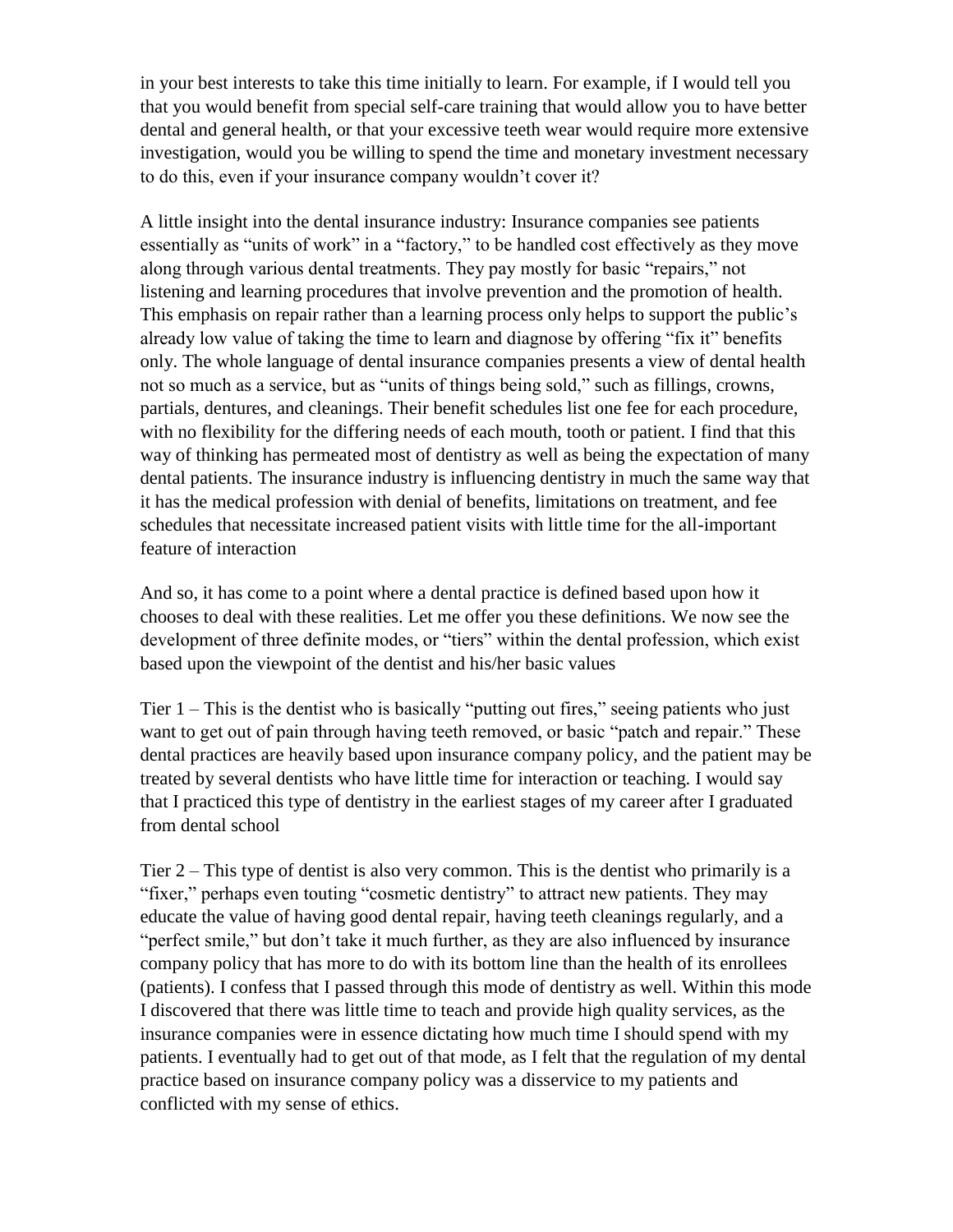Tier 3 – This is the dentist who practices "Health-Centered Dentistry," to which I aspire. It views dentistry from wellness and learning rather than just treating the results of disease. I made a decision in the years after dental school to search for more educational experiences that looked at the "bigger picture" of the connection between dental health and general health. During this learning evolution, it became more and more apparent that each patient is unique, with individual needs. A health-centered approach was what naturally followed this ongoing learning process. I now take the time with each patient to delve further into diagnosing their dental needs, and thus provide a wider range of preventive and treatment services. This interactive process is very important because it facilitates the development of trust. As indicated, trust is of paramount importance in the healing professions, especially dentistry. Many patients who have described past negative dental experiences to me say that the dentist spent little or no time with them from the beginning, which resulted in rushed diagnosis and uncomfortable and/or poor treatment. Trust was not given a chance to develop, so the patient eventually learned to avoid going to the dentist altogether, until their pain finally outweighed their fear. This negative experience is completely avoidable, and I have learned that the uniqueness of each person demands that they cannot just be put into "time slots" to fill appointment times on my schedule. Excellent dental service can only occur where quality becomes the constant, and time the variable, not the other way around.

I have noticed that only a few of the dentists out there have "taken the leap" and moved on to the Tier 3, health-centered mode. This is probably due to a combination of the above-mentioned factors. The tough question for me was, "How can I exist and be nurtured through really helping people if they only relate dental fees to things being "fixed?" Will they pay for relationship building time, data collection and diagnostic procedures not covered by dental insurance?" It was difficult and risky for me to all of a sudden change my office, staff and systems into a Tier 3 practice, so I tried to ease into a Tier 3 mode while still practicing Tier 2. The question then became, "How would I manage in one facility, two distinctly different modes of dentistry?" I discovered the futility in attempting to "serve two masters" by providing both Tier 2 and Tier 3 care under the same roof. I tried for some time to "dance to two tunes," but discovered that it didn't work. I have seen other dentists try this and fail. I still don't know of any dental practice in which these two tiers co-exist successfully. I have discovered that if I wanted my patients to benefit as I have through the knowledge I have gained, I must cherish, and therefore allot the time necessary for my patients to realize these benefits. I must "assume the full mantle" of Tier 3, so to speak, rather than tiptoeing back and forth between the two, no matter what the risks.

I certainly cannot do this alone. My staff has been selected for their expertise and healthcentered values, and has chosen to continue the learning process along with me. They also see the potential for self-fulfillment through what we are able to offer our patients. They know that a health-centered practice offers the most opportunity for patients who value their own health, and each member of my team strives to optimize this process to allow for excellence in dental care. My staff "walks-the-talk," having committed to their own dental and general health, which gives them a fuller realization of what we are able to offer our patients.